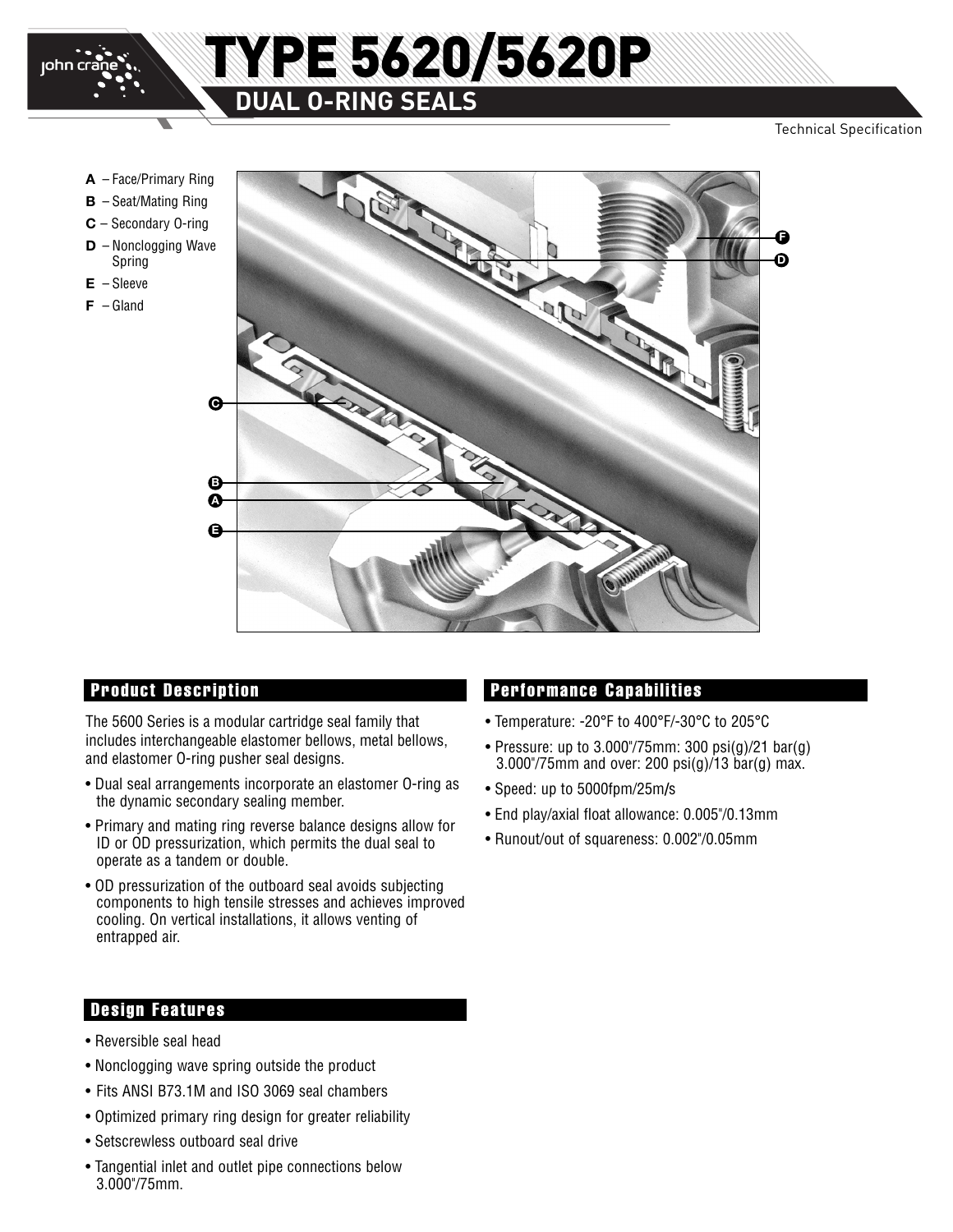

# TYPE 5620/5620P

**DUAL O-RING SEALS**

Technical Specification

## **Type 5620 Typical Arrangement**





DRAIN (PLUGGED)

**PIPING** Self Venting #1 Outlet #2 Plugged Optional #1 Vent Tangential #4 Outlet **Outlet** 

**NOTE:**

Direction of view is from the driver end of pump. Gland can be rotated to fit both ISO and ANSI pump type.

### **Type 5620P Typical Arrangement**



-0.002"/0.051mm

**NOTE:** Diagrams shown are for clockwise rotation. For counter-clockwise shaft rotation, consult John Crane.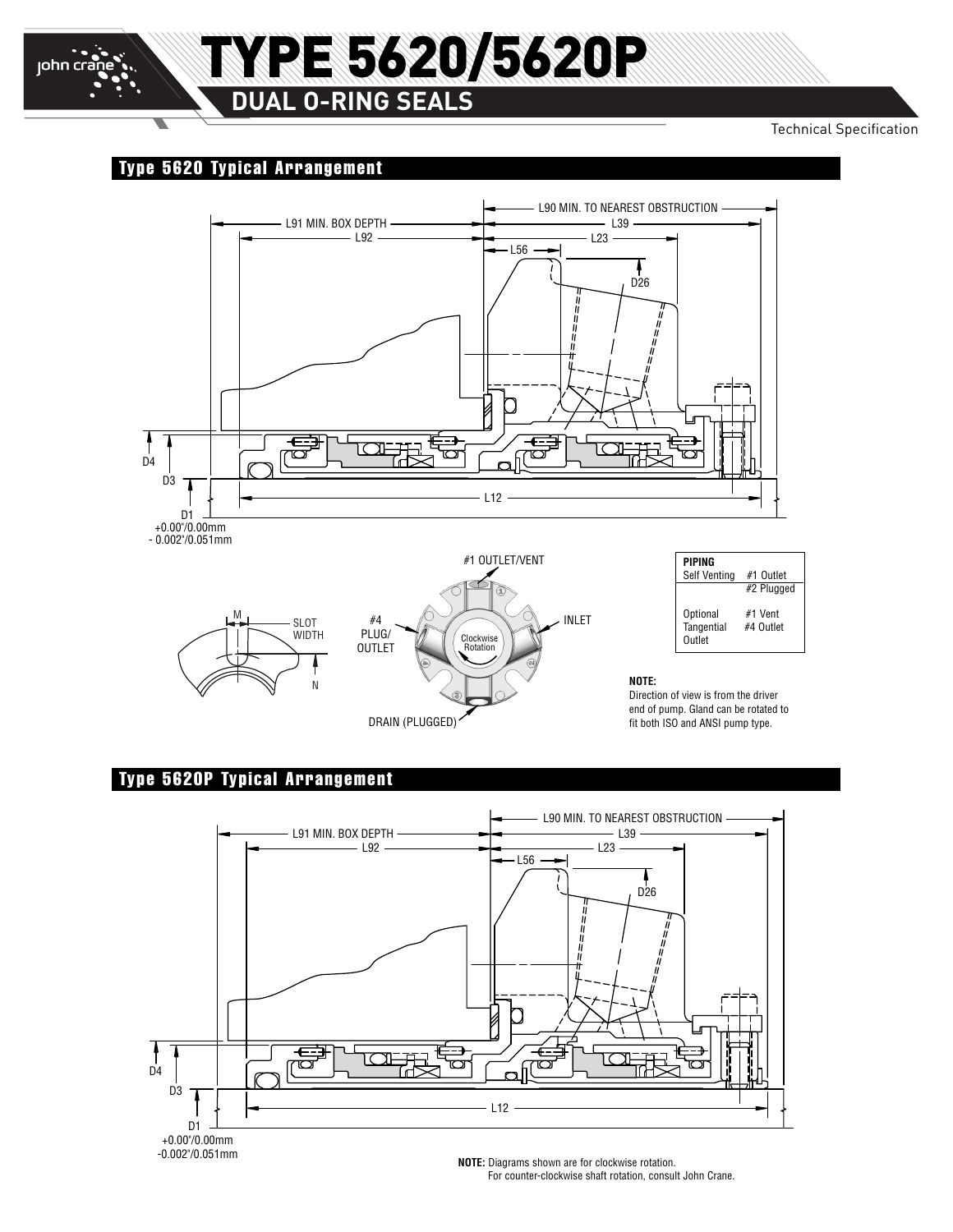# TYPE 5620/5620P

# **DUAL O-RING SEALS**

Technical Specification

## **Type 5620/5620P Dimensional Data (inches)**

| Seal Size/D1 |                | D <sub>4</sub> |       |            |                 |       |       |                 |       |            |       |       |        |
|--------------|----------------|----------------|-------|------------|-----------------|-------|-------|-----------------|-------|------------|-------|-------|--------|
| (inches)     | D <sub>3</sub> | Min.           | Max.  | <b>D26</b> | L <sub>12</sub> | L23   | L39   | L <sub>56</sub> | L90   | <b>L91</b> | L92   | M     | N      |
| 1.000        | 1.564          | 1.625          | 1.889 | 4.000      | 3.705           | 1.353 | 1.954 | 0.531           | 2.000 | 1.876      | 1.751 | 0.525 | 2.805  |
| 1.125        | 1.689          | 1.750          | 2.015 | 4.125      | 3.851           | 1.446 | 2.062 | 0.531           | 2.125 | 1.914      | 1.789 | 0.525 | 2.933  |
| 1.250        | 1.812          | 1.875          | 2.294 | 4.250      | 3.851           | 1.446 | 2.062 | 0.531           | 2.125 | 1.914      | 1.789 | 0.525 | 3.213  |
| 1.375        | 1.939          | 2.000          | 2.421 | 4.375      | 3.851           | 1.446 | 2.062 | 0.531           | 2.125 | 1.914      | 1.789 | 0.525 | 3.338  |
| 1.500        | 2.187          | 2.250          | 2.680 | 4.875      | 3.995           | 1.487 | 2.125 | 0.593           | 2.187 | 1.995      | 1.870 | 0.525 | 3.599  |
| 1.625        | 2.312          | 2.375          | 2.812 | 5.000      | 3.995           | 1.487 | 2.125 | 0.593           | 2.187 | 1.995      | 1.870 | 0.562 | 3.766  |
| 1.750        | 2.406          | 2.480          | 2.918 | 5.250      | 3.995           | 1.487 | 2.125 | 0.593           | 2.187 | 1.995      | 1.870 | 0.562 | 3.875  |
| 1.875        | 2.549          | 2.625          | 2.918 | 5.250      | 3.995           | 1.487 | 2.125 | 0.593           | 2.187 | 1.995      | 1.870 | 0.562 | 3.875  |
| 2.000        | 2.673          | 2.750          | 3.015 | 5.500      | 4.355           | 1.601 | 2.312 | 1.063           | 2.375 | 2.167      | 2.042 | 0.562 | 4.000  |
| 2.125        | 2.798          | 2.875          | 3.360 | 5.859      | 4.355           | 1.601 | 2.312 | 0.593           | 2.375 | 2.167      | 2.042 | 0.687 | 4.469  |
| 2.250        | 2.923          | 3.000          | 3.485 | 6.500      | 4.355           | 1.601 | 2.312 | 0.593           | 2.375 | 2.167      | 2.042 | 0.687 | 4.566  |
| 2.375        | 3.048          | 3.125          | 3.610 | 6.500      | 4.545           | 1.717 | 2.466 | 0.625           | 2.528 | 2.204      | 2.079 | 0.687 | 4.719  |
| 2.500        | 3.301          | 3.375          | 3.891 | 6.750      | 4.545           | 1.717 | 2.563 | 0.625           | 2.625 | 2.107      | 1.982 | 0.687 | 5.000  |
| 2.625        | 3.551          | 3.625          | 4.062 | 6.750      | 4.594           | 1.625 | 2.500 | 0.625           | 2.562 | 2.219      | 2.094 | 0.687 | 5.170  |
| 2.750        | 3.551          | 3.625          | 4.062 | 6.750      | 4.594           | 1.625 | 2.500 | 0.625           | 2.562 | 2.219      | 2.094 | 0.687 | 5.170  |
| 2.875        | 3.614          | 3.750          | 4.186 | 7.000      | 4.594           | 1.725 | 2.500 | 0.625           | 2.562 | 2.219      | 2.094 | 0.687 | 5.312  |
| 3.000        | 3.864          | 4.000          | 4.469 | 7.750      | 4.594           | 1.787 | 2.562 | 0.685           | 2.625 | 2.157      | 2.032 | 0.812 | 5.720  |
| 3.125        | 4.022          | 4.125          | 4.600 | 7.875      | 4.687           | 1.593 | 2.562 | $\star$         | 2.687 | 2.250      | 2.125 | 0.812 | 5.845  |
| 3.250        | 4.022          | 4.134          | 4.600 | 7.437      | 4.687           | 1.593 | 2.510 | $^{\star}$      | 2.635 | 2.302      | 2.177 | 0.812 | 5.845  |
| 3.375        | 4.246          | 4.375          | 4.850 | 8.125      | 4.687           | 1.593 | 2.562 | $\star$         | 2.687 | 2.250      | 2.125 | 0.812 | 6.095  |
| 3.500        | 4.371          | 4.500          | 4.975 | 8.250      | 4.687           | 1.593 | 2.562 | $\star$         | 2.687 | 2.250      | 2.125 | 0.812 | 6.220  |
| 3.625        | 4.500          | 4.625          | 5.100 | 8.375      | 4.687           | 1.593 | 2.562 | $^{\star}$      | 2.687 | 2.250      | 2.125 | 0.687 | 6.250  |
| 3.750        | 4.625          | 4.724          | 5.199 | 8.750      | 4.687           | 1.593 | 2.562 | $^{\star}$      | 2.687 | 2.250      | 2.125 | 0.687 | 6.770  |
| 3.875        | 4.750          | 4.875          | 5.375 | 8.750      | 4.687           | 1.593 | 2.562 | $\star$         | 2.687 | 2.250      | 2.125 | 0.812 | 6.636  |
| 4.000        | 4.875          | 5.000          | 5.500 | 9.000      | 4.687           | 1.593 | 2.562 | $\star$         | 2.687 | 2.250      | 2.125 | 0.812 | 6.761  |
| 4.125        | 5.000          | 5.125          | 5.625 | 9.000      | 4.687           | 1.593 | 2.562 | $^{\star}$      | 2.687 | 2.250      | 2.125 | 0.812 | 6.886  |
| 4.250        | 5.125          | 5.250          | 5.750 | 9.250      | 4.687           | 1.593 | 2.562 | $\star$         | 2.687 | 2.250      | 2.125 | 0.812 | 7.011  |
| 4.500        | 5.375          | 5.500          | 6.000 | 9.500      | 4.687           | 1.593 | 2.562 | $\star$         | 2.687 | 2.250      | 2.125 | 0.812 | 7.261  |
| 4.750        | 5.625          | 5.750          | 6.313 | 10.375     | 4.687           | 1.593 | 2.562 | $\star$         | 2.687 | 2.250      | 2.125 | 0.812 | 7.574  |
| 5.000        | 6.125          | 6.760          | 7.260 | 12.000     | 5.515           | 1.749 | 3.043 | $^{\star}$      | 3.168 | 2.598      | 2.473 | 0.812 | 10.000 |
| 5.250        | 6.375          | 7.010          | 7.510 | 12.250     | 5.515           | 1.749 | 3.043 | $^{\star}$      | 3.168 | 2.598      | 2.473 | 0.812 | 10.250 |
| 5.500        | 6.625          | 7.500          | 8.000 | 12.687     | 5.515           | 1.749 | 3.043 | $\star$         | 3.168 | 2.598      | 2.473 | 0.937 | 10.500 |

\*Not applicable. Refer to L23 for sizes over 3.00".

### **Type 5620/5620P Oversize Bore Dimensional Data (inches)**

| Seal Size/D1 |       | D <sub>4</sub> |       |       |       |                 |       |       |       |       |       |       |       |  |
|--------------|-------|----------------|-------|-------|-------|-----------------|-------|-------|-------|-------|-------|-------|-------|--|
| (inches)     | D3    | Min.           | Max.  | D26   | L12   | L <sub>23</sub> | L39   | L56   | L90   | L91   | L92   | M     |       |  |
| 1.375        | .939  | 2.875          | 3.023 | 5.375 | 3.851 | .446            | 2.062 | 0.625 | 2.125 | .914  | 1.789 | 0.562 | 4.062 |  |
| 1.750        | 2.406 | 3.500          | 3.925 | 6.500 | 3.995 | .487            | 2.125 | 0.656 | 2.187 | .995  | 1.870 | 0.687 | 5.093 |  |
| 1.875        | 2.549 | 3.625          | 3.734 | 6.500 | 3.995 | .487            | 2.125 | 0.656 | 2.187 | .995  | 1.870 | 0.687 | 5.093 |  |
| 2.125        | 2.798 | 3.875          | 4.250 | 7.156 | 4.355 | .570            | 2.282 | 0.749 | 2.407 | 2.198 | 2.073 | 0.687 | 5.687 |  |
| 2.500        | 3.301 | 4.750          | 4.875 | 8.000 | 4.545 | .697            | 2.407 | 0.656 | 2.532 | 2.263 | 2.138 | 0.687 | 6.062 |  |
| 2.625        | 3.551 | 4.625          | 4.740 | 8.000 | 4.594 | .788            | 2.500 | 0.749 | 2.562 | 2.219 | 2.094 | 0.687 | 6.062 |  |
| 2.750        | 3.551 | 4.750          | 4.875 | 8.000 | 4.594 | .697            | 2.407 | 0.656 | 2.532 | 2.312 | 2.187 | 0.687 | 6.062 |  |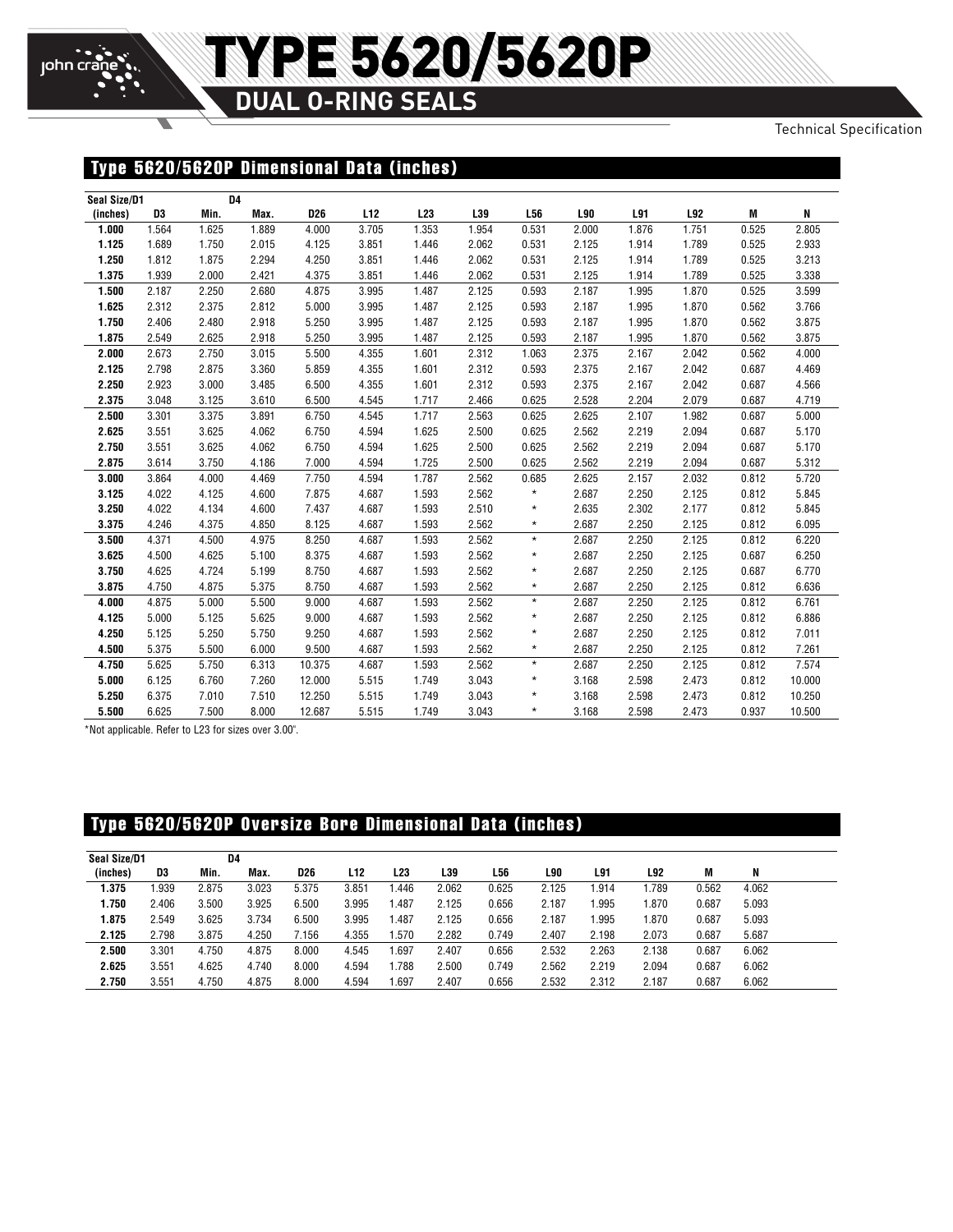# TYPE 5620/5620P

# **DUAL O-RING SEALS**

Technical Specification

## **Type 5620/5620P Dimensional Data (mm)**

| Seal Size/D1 | <b>Seal Size</b> |       |       | D <sub>4</sub> |            |                 |                 |      |                 |      |            |      |      |       |
|--------------|------------------|-------|-------|----------------|------------|-----------------|-----------------|------|-----------------|------|------------|------|------|-------|
| (mm)         | Code             | D3    | Min.  | Max.           | <b>D26</b> | L <sub>12</sub> | L <sub>23</sub> | L39  | L <sub>56</sub> | L90  | <b>L91</b> | L92  | M    | N     |
| 24           | 0240             | 39.7  | 41.3  | 48.0           | 101.6      | 94.1            | 34.4            | 49.6 | 13.5            | 50.8 | 47.7       | 44.5 | 13.3 | 71.2  |
| 25           | 0250             | 39.7  | 41.3  | 48.0           | 101.6      | 94.1            | 34.4            | 49.6 | 13.5            | 50.8 | 47.7       | 44.5 | 13.3 | 71.2  |
| 28           | 0280             | 42.9  | 44.5  | 51.2           | 104.8      | 97.8            | 36.7            | 52.4 | 13.5            | 54.0 | 48.6       | 45.4 | 13.3 | 74.5  |
| 30           | 0300             | 44.5  | 46.1  | 56.5           | 108.0      | 97.8            | 36.7            | 52.4 | 13.5            | 54.0 | 48.6       | 45.4 | 13.3 | 79.9  |
| 32           | 0320             | 46.0  | 47.6  | 58.3           | 108.0      | 97.8            | 36.7            | 52.4 | 13.5            | 54.0 | 48.6       | 45.4 | 13.3 | 81.6  |
| 33           | 0330             | 49.3  | 50.8  | 61.5           | 111.1      | 97.8            | 36.7            | 52.4 | 13.5            | 54.0 | 48.6       | 45.4 | 13.3 | 84.8  |
| 35           | 0350             | 49.3  | 50.8  | 61.5           | 111.1      | 97.8            | 36.7            | 52.4 | 13.5            | 54.0 | 48.6       | 45.4 | 13.3 | 84.8  |
| 38           | 0380             | 55.5  | 57.2  | 68.1           | 123.8      | 101.5           | 37.8            | 54.0 | 15.1            | 55.5 | 50.7       | 47.5 | 13.3 | 91.4  |
| 40           | 0400             | 58.7  | 60.3  | 71.4           | 127.0      | 101.5           | 37.8            | 54.0 | 15.1            | 55.5 | 50.7       | 47.5 | 14.3 | 95.7  |
| 43           | 0430             | 61.1  | 63.0  | 74.1           | 133.4      | 101.5           | 37.8            | 54.0 | 15.1            | 55.5 | 50.7       | 47.5 | 14.3 | 98.4  |
| 45           | 0450             | 61.1  | 63.0  | 74.1           | 133.4      | 101.5           | 37.8            | 54.0 | 15.1            | 55.5 | 50.7       | 47.5 | 14.3 | 98.4  |
| 48           | 0480             | 64.7  | 66.7  | 74.1           | 133.4      | 101.5           | 37.8            | 54.0 | 15.1            | 55.5 | 50.7       | 47.5 | 14.3 | 98.4  |
| 50           | 0500             | 67.9  | 70.0  | 76.6           | 139.7      | 110.6           | 40.7            | 58.7 | 27.0            | 60.3 | 55.0       | 51.9 | 14.3 | 101.6 |
| 53           | 0530             | 71.1  | 73.0  | 85.3           | 148.8      | 110.6           | 40.7            | 58.7 | 15.1            | 60.3 | 55.0       | 51.9 | 17.4 | 113.5 |
| 55           | 0550             | 72.9  | 75.0  | 85.3           | 148.8      | 110.6           | 40.7            | 58.7 | 15.1            | 60.3 | 55.0       | 51.9 | 17.4 | 113.5 |
| 58           | 0580             | 74.2  | 76.2  | 88.5           | 165.1      | 110.6           | 40.7            | 58.7 | 15.1            | 60.3 | 55.0       | 51.9 | 17.4 | 116.0 |
| 60           | 0600             | 77.4  | 79.4  | 91.7           | 165.1      | 115.4           | 43.6            | 62.6 | 15.9            | 64.2 | 56.0       | 52.8 | 17.4 | 119.9 |
| 63           | 0630             | 83.8  | 85.7  | 98.8           | 171.5      | 115.4           | 43.6            | 65.1 | 15.9            | 66.7 | 53.5       | 50.3 | 17.4 | 127.0 |
| 65           | 0650             | 83.8  | 85.7  | 98.8           | 171.5      | 115.4           | 43.6            | 65.1 | 15.9            | 66.7 | 53.5       | 50.3 | 17.4 | 127.0 |
| 68           | 0680             | 90.2  | 92.1  | 103.2          | 171.5      | 116.7           | 41.3            | 63.5 | 15.9            | 65.1 | 56.4       | 53.2 | 17.4 | 131.3 |
| 70           | 0700             | 90.2  | 92.1  | 103.2          | 171.5      | 116.7           | 41.3            | 63.5 | 15.9            | 65.1 | 56.4       | 53.2 | 17.4 | 131.3 |
| 75           | 0750             | 98.1  | 101.6 | 113.5          | 196.9      | 116.7           | 45.4            | 65.1 | 17.4            | 66.7 | 54.8       | 51.6 | 20.6 | 145.3 |
| 80           | 0800             | 102.2 | 105.0 | 116.8          | 188.9      | 119.0           | 40.5            | 63.8 | $^{\star}$      | 66.9 | 58.5       | 55.3 | 20.6 | 148.5 |
| 85           | 0850             | 107.9 | 111.1 | 123.2          | 206.4      | 119.0           | 40.5            | 65.1 | $^\star$        | 68.3 | 57.2       | 54.0 | 20.6 | 154.8 |
| 90           | 0900             | 114.3 | 117.5 | 129.5          | 212.7      | 119.0           | 40.5            | 65.1 | $\star$         | 68.3 | 57.2       | 54.0 | 17.5 | 158.6 |
| 95           | 0950             | 117.5 | 120.0 | 132.1          | 222.3      | 119.0           | 40.5            | 65.1 | $^\star$        | 68.3 | 57.2       | 54.0 | 17.5 | 172.0 |
| 100          | 1000             | 123.8 | 127.0 | 139.7          | 228.6      | 119.0           | 40.5            | 65.1 | $^\star$        | 68.3 | 57.2       | 54.0 | 20.6 | 171.7 |
| 105          | 1050             | 127.0 | 130.2 | 142.9          | 228.6      | 119.0           | 40.5            | 65.1 | $^{\star}$      | 68.3 | 57.2       | 54.0 | 20.6 | 174.9 |
| 110          | 1100             | 136.5 | 139.7 | 152.4          | 241.3      | 119.0           | 40.5            | 65.1 | $^\star$        | 68.3 | 57.2       | 54.0 | 20.6 | 184.4 |
| 115          | 1150             | 136.5 | 139.7 | 152.4          | 241.3      | 119.0           | 40.5            | 65.1 | $^\star$        | 68.3 | 57.2       | 54.0 | 20.6 | 184.4 |
| 120          | 1200             | 142.9 | 146.1 | 160.4          | 263.5      | 119.0           | 40.5            | 65.1 | $^\star$        | 68.3 | 57.2       | 54.0 | 20.6 | 192.4 |
| 125          | 1250             | 155.6 | 171.7 | 184.4          | 304.8      | 140.1           | 44.4            | 77.3 | $\star$         | 80.5 | 66.0       | 62.8 | 20.6 | 254.0 |
| 130          | 1300             | 161.9 | 178.1 | 190.8          | 311.2      | 140.1           | 44.4            | 77.3 | $\star$         | 80.5 | 66.0       | 62.8 | 20.6 | 260.4 |
| 135          | 1350             | 168.3 | 190.5 | 203.2          | 322.3      | 140.1           | 44.4            | 77.3 | $^\star$        | 80.5 | 66.0       | 62.8 | 20.8 | 266.7 |
| 140          | 1400             | 168.3 | 190.5 | 203.2          | 322.3      | 140.1           | 44.4            | 77.3 | $^\star$        | 80.5 | 66.0       | 62.8 | 20.8 | 266.7 |

\*Not applicable. Refer to L23 for sizes over 75mm.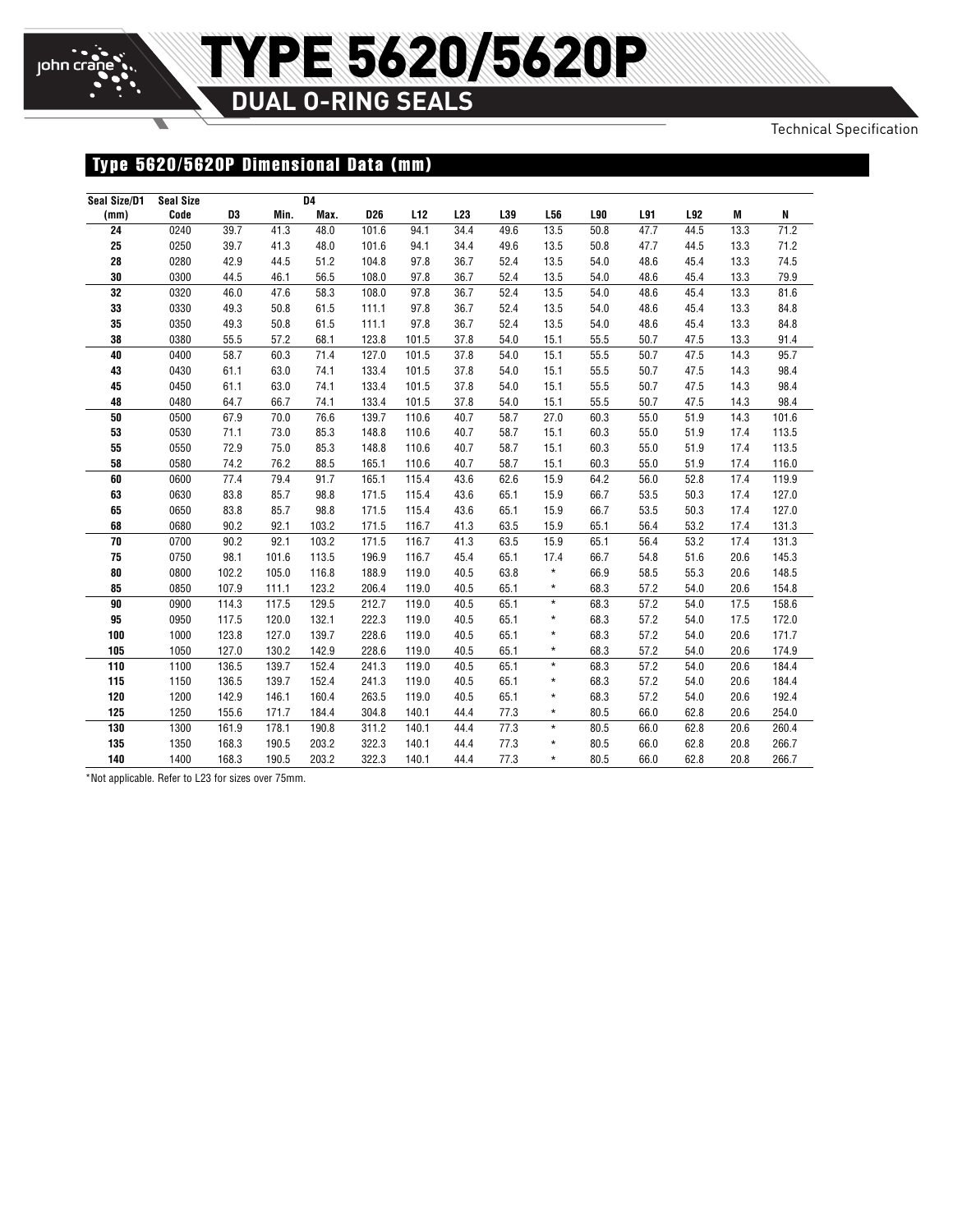## TYPE 5620/5620P **DUAL O-RING SEALS**

Technical Specification

#### **Maximum Pressure Limits**

john cr

| Tandem Type 5620*                                                                                                       | Double Type 5620*                            |                                                                  |  |  |  |
|-------------------------------------------------------------------------------------------------------------------------|----------------------------------------------|------------------------------------------------------------------|--|--|--|
| <b>Process Pressure</b>                                                                                                 | <b>Barrier Fluid</b><br>Pressure**           | <b>Inboard Seal</b><br>Internal Pressure Rating***               |  |  |  |
| Up to $3.000''/75$ mm: $300 \text{ psi}(g)/21 \text{ bar}(g)$<br>Over $3.000^{\circ}/75$ mm: 200 psi $(g)/13$ bar $(g)$ | $300 \text{psi}(g)$ /<br>$21 \text{ bar}(q)$ | 20-50 $psi(g)/2-4$ bar(g) (Norm.)<br>300 psi(g)/21 bar(g) (Max.) |  |  |  |

 \*Barrier fluid pressure relative to seal chamber pressure (API Plan 52 or 53) determines usage of the cartridge. As a tandem, the buffer pressure is lower than process pressure; or as a double, the barrier pressure is higher than process fluid pressure to be sealed.

- \*\*John Crane recommends barrier fluids having a viscosity less than 14cSt/65 SSU and fluid lubricity that is equal to or better than water at 100˚F/38˚C.
- \*\*\* Inboard seal (process side) internal pressure rating is defined as the barrier fluid pressure minus the seal chamber throat pressure.

#### **Basic Pressure Rating**



The basic pressure rating is for a standard seal, as shown in the typical arrangement, when installed according to the criteria given in this data sheet and generally accepted industrial practices.

The basic pressure rating assumes stable operation at the speed indicated in a clean, cool, lubricating, nonvolatile liquid with an adequate flush rate. When used with the multiplier factors, the basic pressure rating can be adjusted to provide a conservative estimate of the dynamic pressure rating. For process services outside this range or a more accurate assessment of the dynamic pressure rating, contact John Crane for more information.

#### **Multiplier Factors**

|                                                                                                 | <b>Selection Considerations</b>                                                                                                                   | <b>Multiplier</b><br><b>Factor</b>                            |
|-------------------------------------------------------------------------------------------------|---------------------------------------------------------------------------------------------------------------------------------------------------|---------------------------------------------------------------|
| <b>Sealed Fluid</b><br>Lubricity<br>(applies to Silicon<br>Carbide vs. Silicon<br>Carbide only) | Petrol/Gasoline, Kerosene, or Better<br><b>Water and Aqueous Solutions</b><br>Flashing Hydrocarbons*<br>(Specific Gravity $\leq 0.65$ etc.)       | $x$ 1.00<br>$x \, 0.75$<br>$\times$ 0.60                      |
| <b>Sealed Fluid</b><br><b>Temperature</b><br>For Carbon Only                                    | Up to $175^{\circ}F/80^{\circ}C$<br>From 175°F to 250°F/80°C to 120°C<br>From 250°F to 355°F/120°C to 180°C<br>From 355°F to 445°F/180°C to 230°C | $x = 1.00$<br>$\times$ 0.90<br>$\times$ 0.80<br>$\times$ 0.65 |

\*The ratio of sealed pressure to vapor pressure must be greater than 1.5, otherwise consult John Crane. If the specific gravity is less than 0.60, consult John Crane.

#### **Example for Determining Pressure Rating Limits:**

Seal: 2"/50.8mm diameter Type 5620 Operating mode: pressurized dual Barrier fluid: aqueous solution Face materials: silicon carbide vs. silicon carbide Operating temperature: 194°F/90°C Operating speed: 2950 rpm

Using the pressure rating limits graph, the maximum pressure would be 268 psi(g)/18.5 bar(g).

From the multiplier factors chart, apply the multiplier factors for the specific service requirements:

268 psi(g)/18.5 bar(g)x  $0.75 = 201$  psi(g)/13.9 bar(g)

The maximum operating pressure for this 2"/50.8mm Type 5620 seal is 201 psi(g)/13.9 bar(g).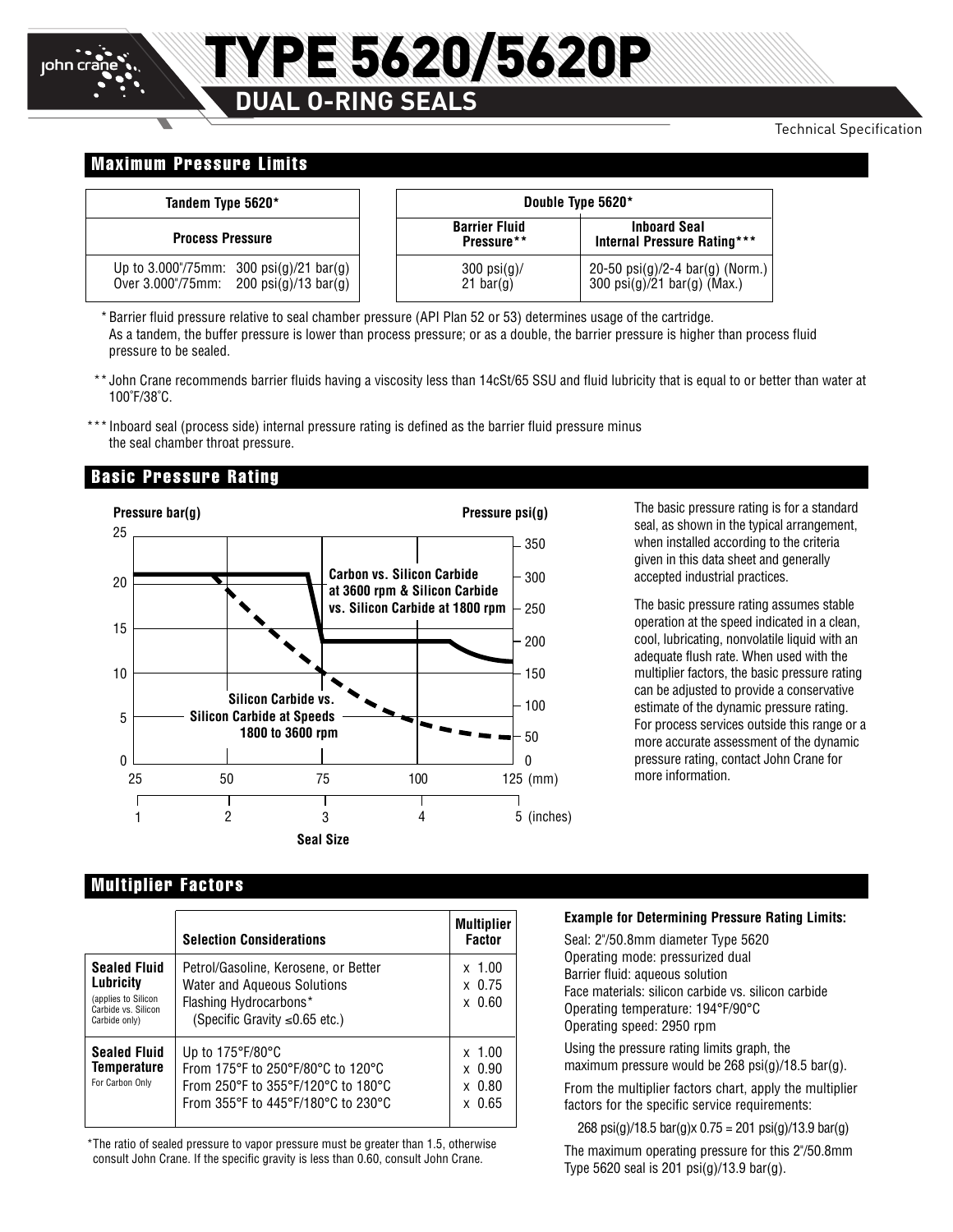

# TYPE 5620/5620P

# **DUAL O-RING SEALS**

Technical Specification

## **Materials of Construction**

| <b>SEAL COMPONENTS</b>                                                                                                      | <b>MATERIALS</b>                      |                                                                    |  |  |  |  |
|-----------------------------------------------------------------------------------------------------------------------------|---------------------------------------|--------------------------------------------------------------------|--|--|--|--|
| <b>Description</b>                                                                                                          | <b>Standard</b>                       | <b>Options</b>                                                     |  |  |  |  |
| Face/Primary Ring                                                                                                           | Resin-Impregnated Carbon              | Sintered Silicon Carbide<br>Nickel Binder Tungsten Carbide         |  |  |  |  |
| Seat/Mating Ring                                                                                                            | Sintered Silicon Carbide              | Nickel Binder Tungsten Carbide                                     |  |  |  |  |
| Sleeve<br>Gland<br>Collar<br><b>Gland Adapter</b><br>Sleeve Adapter<br>Retainer<br>Drive Ring<br><b>Anti-Extrusion Ring</b> | 316 Stainless Steel                   | Alloy 20CB3 SS (UNS N8020)<br>Alloy C-276 (UNS N10276)<br>Titanium |  |  |  |  |
| Spring                                                                                                                      | Alloy C-276 (UNS N10276)              |                                                                    |  |  |  |  |
| $0$ -ring                                                                                                                   | Fluoroelastomer<br>Ethylene Propylene | Perfluoroelastomer<br>Nitrile<br>Neoprene                          |  |  |  |  |
| <b>Gland Gasket</b>                                                                                                         | Glass-Filled PTFE                     |                                                                    |  |  |  |  |

### **Application Criteria**

The Type 5620 and 5620P cartridge seals may be customized for specific installations after review and evaluation by John Crane. The following data is needed to evaluate the proposed service:

- Make and Model of equipment
- Shaft or sleeve OD
- Direction of shaft rotation viewed from drive end
- Seal cavity dimensions
- Buffer/Barrier fluid
- Process fluid
	- Specific gravity
	- Box pressure
	- Vapor pressure
	- Temperature
	- Viscosity
- Speed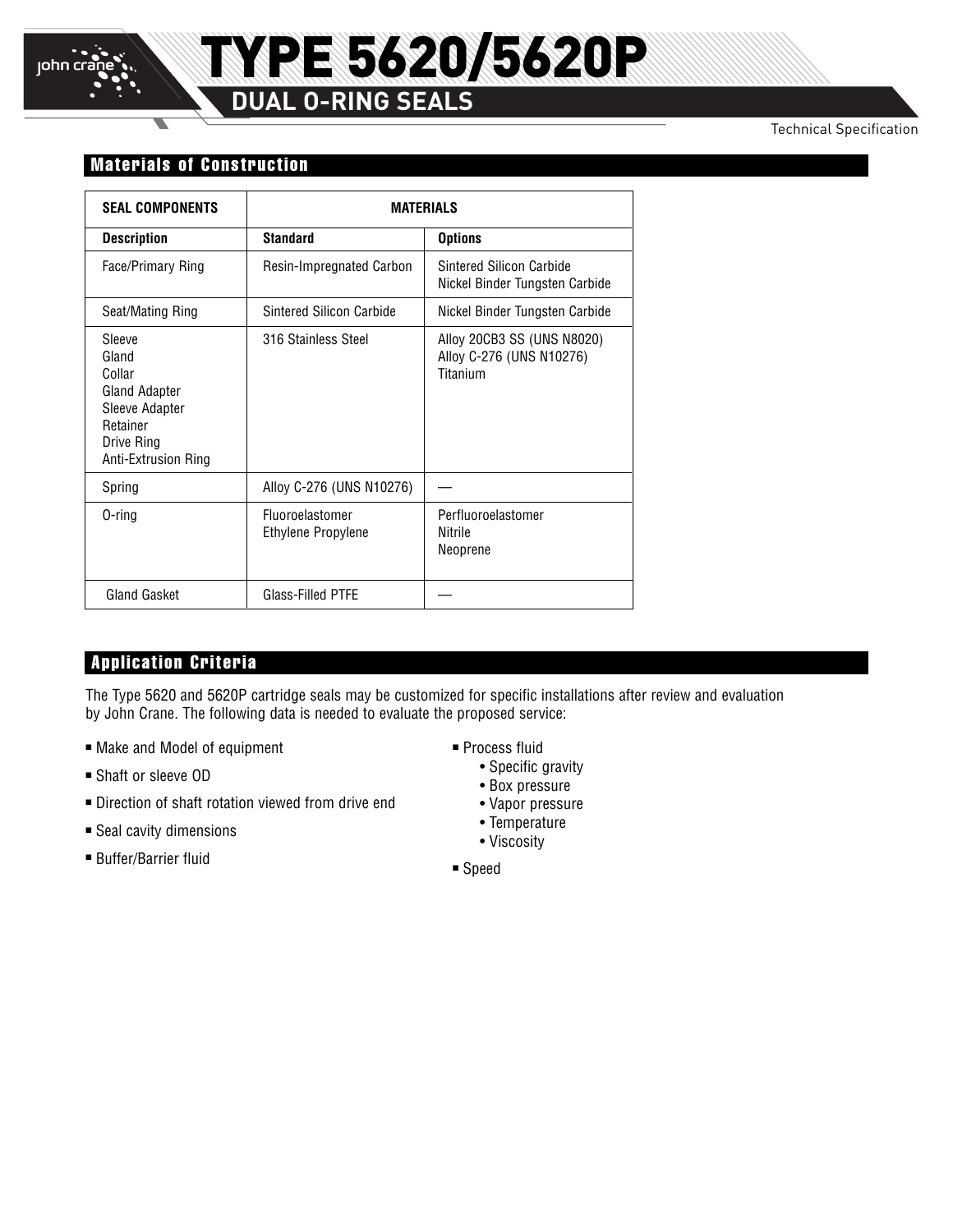

TYPE 5620/5620P

**D U A L O - R I N G S E A L S**

Technical Specification